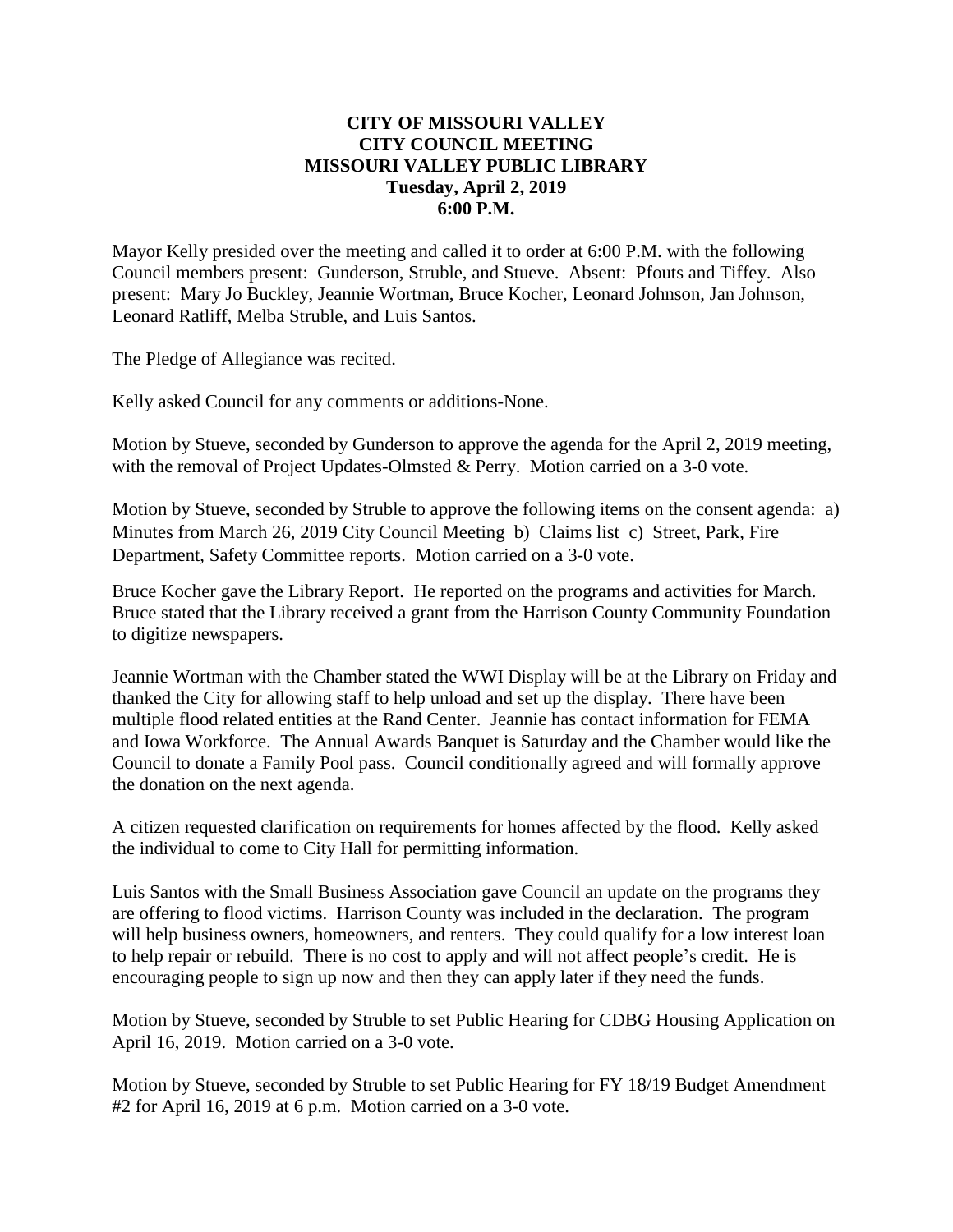Motion by Gunderson, seconded by Stueve to approve a donation to Pheasants Forever for a Family Pool pass. Ayes: Gunderson, Stueve Nayes: Struble. Motion carried on a 2-1 vote.

Motion by Stueve to give flood victims a discounted rate on camping fees. Flaherty stated there are currently no affected citizens using the camp grounds. Council feels that if citizens are not currently using the camp grounds that they will not utilize it in the future. Stueve rescinded her motion. Motion failed.

Motion by Struble, seconded by Stueve to approve the invoice for Emerald Ash Borer treatment from CJ's Futures for \$2,037.75. Motion carried a 3-0 vote.

Resolution #19-07 was introduced on the Moratorium on Burn Ban-Spring 2019. Motion by Struble, seconded by Stueve. Motion carried on a 3-0 vote.

Resolution #19-08 was introduced approving the Transfer of Funds from 2019 Projects to Water. Motion carried on a 3-0 vote.

Flaherty stated that FEMA is currently looking for a site for a Disaster Recovery Center. She also asked Council if they wanted to continue evaluations with the Fire Chief and they would. She will put on the next agenda.

Gunderson complimented the owners of 515 E. Erie on tuck pointing their building.

Motion by Struble, seconded by Stueve to adjourn at 6:31 p.m. Motion carried on a 3-0 vote.

Shawn Kelly, Mayor

Attest: Jodie Flaherty, City Clerk

#### **RESOLUTION 19-07**

### **MORATORIUM ON BURN BAN – SPRING 2019**

Be It Resolved by the City Council of the City of Missouri Valley:

The City has issued a moratorium on the open burning ban (Section 105.05 of Missouri Valley City Code) to allow for the burning of landscape waste during designated times. These dates and times are:

> **April - complete month April 1 through April 30 May - complete month May 1 through May 31 Between the hours of 10:00 a.m. and 5:00 p.m.**